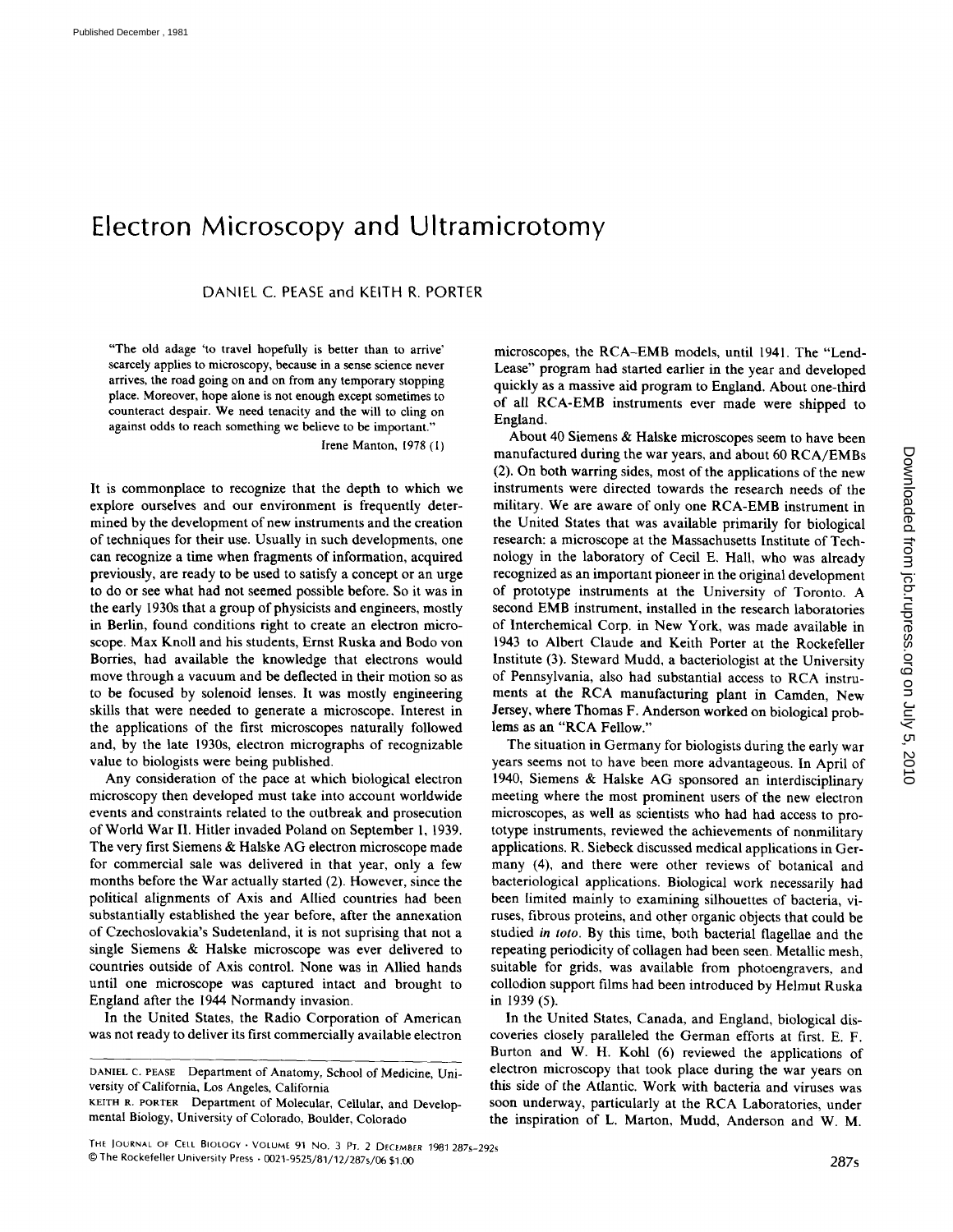Stanley. The M.I.T. Laboratory group, consisting at first of Hall, Francis O. Schmitt and Marie Jakus, particularly pursued studies of proteins that could be isolated by tissue fragmentation (collagen and muscle). But the war years also saw two important technical developments: first, in 1942, the replication of surface topography with Formvar films by Schaefer and Harker (7), and second, in 1944, shadowing by Williams and Wyckhoff (8). Then, in 1945, Porter et al. (9) demonstrated that whole-cultured tissue cells could be brought to the stage of the EM and examined profitably . While bathed in balanced salt solution (Tyrode's, pH 7.4), the cells in these early studies were fixed with vapors of  $OsO<sub>4</sub>$ . The advantages of this reagent for the faithful preservation of cultured cells had been described in 1927 by Strangeways and Canti (10). For several years after 1945, and until thin-sectioning became a reality, these thinly spread cultured cells provided the only access to knowledge of cell fine structure, and contributed to observations on the endoplasmic reticulum and the intracellular presence of viruslike particles in cells from chicken tumors and mouse mammary tumors.

Quite apart from theoretical considerations, the limited availability in vitro of many kinds of tissue cells convinced biologically oriented electron microscopists of the need for ultrathin sectioning. In 1934, Marton (11) had examined osmium-fixed,  $15-\mu m$  sections of plant material. Naturally he had little success, even at <sup>a</sup> magnification of only x450. Later, von Ardenne (12) attempted to cut tapering wedges of tissue so that at least some parts of their areas would be adequately thin. Richards et al. (13) and Sjöstrand (14) continued this approach, but only the Richards' group had sufficient success to warrant publication of micrographs. A considerable historical hiatus in sectioning techniques followed, lasting until 1948, as the War and the recovery years took their toll. There was, however, one diversion during that interval into ultra-high-speed microtomy.

In 1943, O'Brien and McKinley (15) developed the hypothesis that, at high sectioning speeds, specimen inertia should restrict strain distribution so as to localize it very closely to the knife edge. They reasoned that there would be no time for plastic flow, and that thermal expansion would be negligible. They therefore designed a microtome with a steel knife supported just beyond the circumference of an 8-inch wheel. The wheel originally was driven at 12,500 rpm, and produced a cutting speed equivalent to 140 feet per second. The block was moved into this whirling blade at a rate calculated to deliver  $0.1$ - $\mu$ m sections. Their original article was not illustrated with micrographs of successful sections. However, according to a report by Gessler and Fullam (16), a year later, at the 1944 Annual Meeting of the Electron Microscopy Society of America, O'Brien and McKinley did show some micrographs of reasonably good sections, which inspired Fullam and Gessler to begin their own work with high-speed microtomy. (They also reported that by 1944, O'Brien and McKinley had almost doubled the original speed of their microtome to 22,500 rpm.) Subsequently, Fullam and Gessler (17) produced a microtome which operated at 57,000 rpm, delivering a cutting speed of 1100 feet per second. They used fragments of razor blades as knives, and sectioned a variety of plastics, as well as tissues. They demonstrated considerable success in cutting the plastics, and even some in sectioning tissues (3, 17). In view of this, it is curious that they did not explore the potential of embedding with plastics. Instead, they focused their attention on embedding media that would volatilize after sectioning was completed, and experimented with such substances as camphor,

resorcinol, naphthalene, etc., and eutectic mixtures of these and related compounds, almost all with boiling points below 85°C, and some with boiling points as low as 32°C. They did try paraffin embedments, but recognized problems in its subsequent extraction from the sections. Their first article was illustrated with only one micrograph of a tissue section, that of liver fixed with osmium tetroxide. Fairly severe artifact was evident.

Ernest F. Fullam's venture into biological microscopy followed an earlier acquaintanceship with Claude and Porter, who then were developing an interest in the potential of electron microscopy for cytological research . Claude wanted especially to identify the cytoplasmic origin of microsomes . In 1945, Claude and Fullam published a joint paper (18), illustrating osmium-fixed liver that was sectioned at high speed (49,000 rpm). Their embedment was specifically characterized as a eutectic mixture of camphor and naphthalene with a melting point of 32.5°C . Dry sections, which literally flew from the knife, were collected on a strip of copper mesh that was coated with a Formvar film. Areas of promising sections were selected with a light microscope, and then suitably positioned grids were punched out of the mesh. They strove for sections 0.3 to 0.6  $\mu$ m thick. The published micrographs showed substantial artifacts, i.e., many artificially-created holes. The authors at least partially recognized this, and took the position that the major problems limiting effective biological ultrathin microtomy related not so much to the sectioning itself as to a need for refined fixation and embedding.

Although the War ended in 1945, and RCA was ready to begin marketing their newly designed EMU series microscopes at the end of that year, few instruments were available to biologists until well into the 1950s. By today's standards, those machines were rudimentary: the first of the new RCA microscopes did not even have a biased gun. Objective apertures were not introduced until 1950 . Although Hillier and Ramberg (19) had recognized the need and means for lens correction as early as 1947, stigmators were not added to production instruments until 1953; externally controllable compensation was not available for RCA microscopes until Canalco Co. of Bethesda, Maryland, marketed a kit in 1956; and Siemens did not introduce its well-equipped, postwar "Elmiskop" until 1954. Thus, it took about a decade after the end of the War for electron microscopes to evolve to include features we now regard as absolutely essential for biological work, such as stable performance, astigmatic lenses, and excellent contrast. Only at the midpoint of that decade did ultramicrotomy and its associated techniques also mature; images of sectioned material were produced that would still be regarded as acceptable. Earlier, there simply were too many disparate problems to permit rapid progress towards a total solution.

Dr. Claude's <sup>1945</sup> experience with Fullam convinced him that very high-speed microtomy was not going to be essential. He therefore started work with Joseph Blum (then Director of the instrument shop at The Rockefeller Institute for Medical Research) to develop a microtome that operated at a more modest speed. The prototype, described by Claude (20), incorporated some of the design features of the earlier Fullam-Gessler instrument, but was operated simply by hand-turning a flywheel. The arrangement of the pulley system undoubtedly produced speeds that now we would regard as excessive. However, in this instrument, the knife did not move past the fixed specimen, as in the earlier high-speed microtomes; instead, the specimen was mounted at the edge of a turning and advancing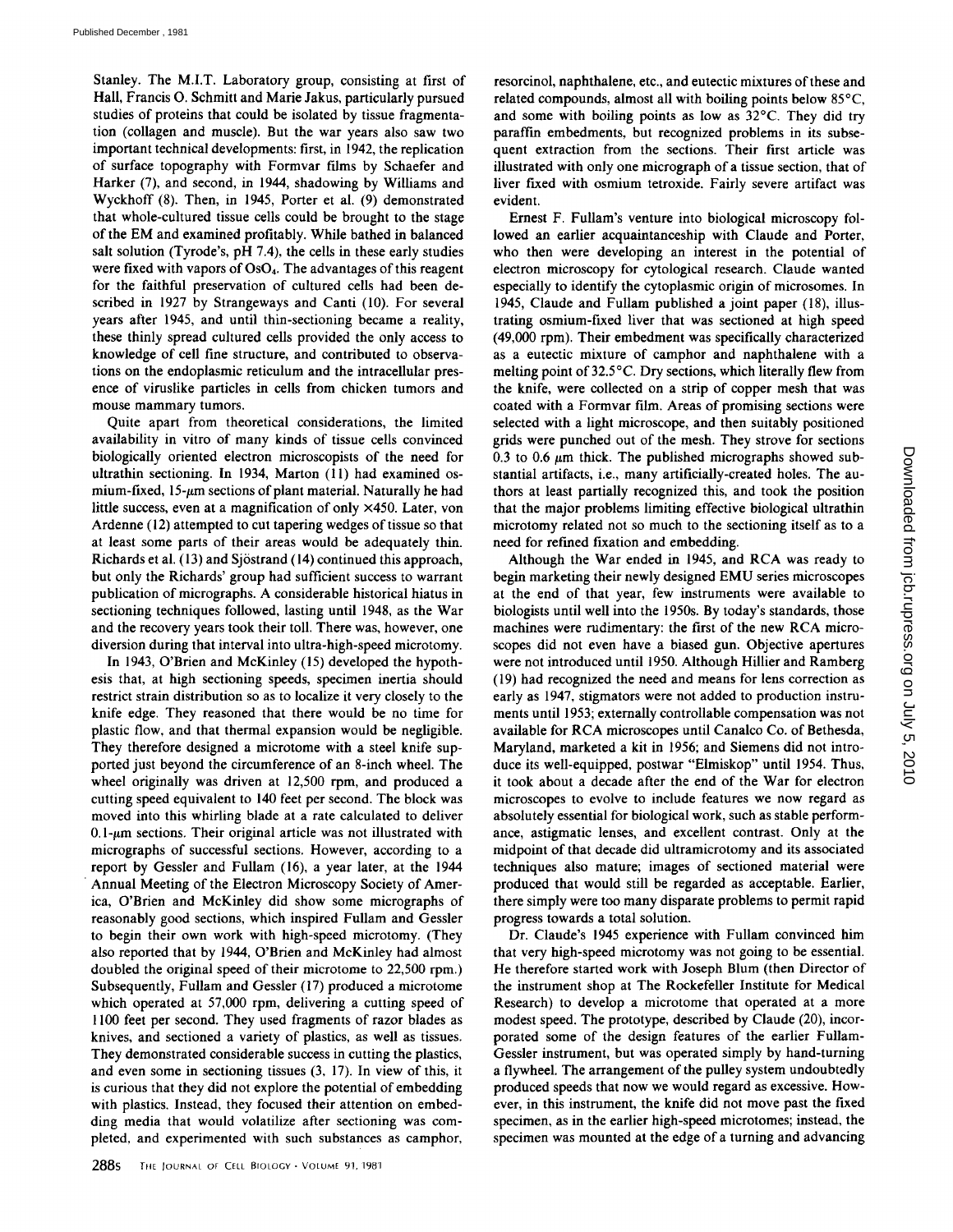disk, which advanced by small increments toward a fixed knife. This permitted the use of a trough in association with the knife so that sections could be collected as a ribbon on <sup>a</sup> fluid surface. Claude's published report of this microtome was not illustrated with micrographs and he re-emphasized that "the task ahead is to find better ways for the preparation and preservation of the specimen."

In January, 1948, in New York, Claude delivered <sup>a</sup> Harvey Lecture on "Studies on Cells," in which he summarized his ongoing efforts, including his work on thin-sectioning techniques to improve electron microscopy of cells. The lecture reached mainly an audience from that city and the manuscript, unfortunately, did not appear in print until 1950. Thus, Daniel Pease and Richard Baker (21), working at the University of Southern California, had no inkling of the work in progress at The Rockefeller Institute when they published their own account of some success with low-speed microtomy . L. H. Bretschneider (22) in Holland was also attempting to produce halfmicron sections, apparently unaware of the developments at The Rockefeller.

Pease and Baker (21) were influenced in their efforts to obtain ultrathin sections for electron microscopy by a suggestion of Prof. F. Kiss from Hungary, who had been associated with Prof. St. Apathy. The latter, working at Cluj, Rumania, during the last years of the nineteenth century and the early years of the twentieth, contributed much to the development of conventional microscope techniques, including double embedments of paraffin and collodion . In a personal communication, Dr. Kiss indicated that it was almost commonplace for members of that school to section small, double-embedded blocks in the submicron range of thickness by using conventional microtomes at normal operating speeds. This encouraged Pease and Baker (21) to change rather simply the advance mechanism of a standard Spencer 820 microtome by a factor of ten so that the nominal increment of specimen advance was reduced to 0.1  $\mu$ m. More important for success, however, were the realizations that an adequate embedment had to be much harder, and offer more support, than conventional paraffin, and that section size had to be reduced by at least an order of magnitude from that commonly employed for conventional sectioning. This led them, first, to infiltrate tiny tissue blocks with as much collodion as possible, and then, second, to add hard paraffin. Subsequently, Pease (23) hardened blocks still further by a triple-embedding procedure, which involved incorporating Damar resin between the nitrocellulose and wax infiltration steps. Also, the paraffin was hardened additionally with bayberry or carnauba wax.

At first, Pease and Baker (21) collected dry sections individually with a camel's hair brush, and so transferred them to grids. The sections then were flushed with xylol in order to remove only the paraffin component, thus leaving the nitrocellulose network in place to provide specimen support (The partial extraction was deemed necessary for want of an effective stain to provide adequate contrast.) In retrospect, the residual collodion was inadequate to prevent fairly serious collapse of fine-structural detail. However, it seems fair to say that these results, when first published, finally demonstrated that adequately thin sectioning could be achieved with relatively simple instrumentation and with low cutting speeds. Thus, the work served as a stimulus for other laboratories, and within the next four years, a rash of modifications of old microtomes, as well as rather simply designed new microtomes, were announced. At the same time, Bretschneider (22) independently began

efforts to achieve ultrathin sectioning without resorting to new instrumentation or high speeds. He realized that the unit of advance of the "Cambridge Rocking Microtome" might produce sections as thin as  $0.6 \mu m$  or, with simple modifications, even thinner. The basic design of this fundamentally simple and mechanical instrument dates from 1885, and is attributed to H. Darwin (23). Later, the designers of the eminently successful Porter-Blum ultramicrotome unwittingly incorporated some of its design features in the mechanism whereby the specimen arm was suspended and advanced.

Bretschneider realized, as had Pease and Baker, that a principal problem with ultrathin sectioning lay in the softness of the conventional embedding media. He therefore used paraffin with a melting point of  $65^{\circ}$ C and operated his instrument at 10°C. The micrographs he published indicated successful sectioning in the submicron range. Unfortunately, he had not preserved his tissue with osmium tetroxide, but rather with the more conventional fixatives of the day, including Bouin, Champy, Carnoy, bichromate-formol, alcoholic sublimate, etc. Also, as a final step, he extracted the paraffin. Thus, although the specimens demonstrated some electron transparency, they were full of artifacts. At least two other European laboratories (Danon and Kellenberger [25] in Geneva, and Oberling, Gautier, and Bernhard [261 in Paris) also made serious efforts to use rocking microtomes for ultrathin sectioning, and had enough success to warrant publication . In 1952, Bretschneider (27) published a comprehensive review of ultramicrotomy, which included references in tabular form of what he thought to be the entire literature through 1951 on the results of ultrathin sectioning: the list included only 36 papers.

In the critical years immediately after 1948, other key developments permitted fairly rapid technological advances . The introduction in 1949 by Newman, Borysko, and Swerdlow (28, 29) of polybutylmethacrylate (and later, mixtures of butyl and methyl methacrylate) as an embedding medium served as a great stimulus, although the botanical material in their micrographs generally was not well preserved. Originally, these investigators advocated the extraction of the polymerized methacrylate by an organic solvent such as acetone, toluene, or amyl acetate. At the time, the latter step seemed necessary to provide adequate contrast in lieu of any effective "staining" procedure other than that provided by an initial fixation with osmium tetroxide .

Another important advance was the 1950 introduction of glass knives by Latta and Hartmann (30). These immediately replaced the use of steel knives, which had always posed serious and largely unresolved problems. Apparently, most investigators had been using disposable razor blades which were ground with such an acute angle as to be undesirably flexible. Heavy knives, made for conventional microtomy, had to be resharpened before every use, at least if exposed to a trough fluid that visibly discolored (oxidized) edges within a few minutes. Very little had been published about how heavy knives might be sharpened easily and reliably (but see Hillier [31] and Ekholm et al. [32]). Perhaps this was because few investigators believed they had achieved anything approaching perfection. At best, the inherent grain structure of steel presumably would always have limited true uniformity and standardization. Fernández-Morán's (33) introduction of diamond knives in 1952 ultimately became an interesting success story, but these have proved to be more of a convenience than <sup>a</sup> necessity .

In 1950, Gettner and Hillier (34) formally introduced the useful and important technique of spreading and collecting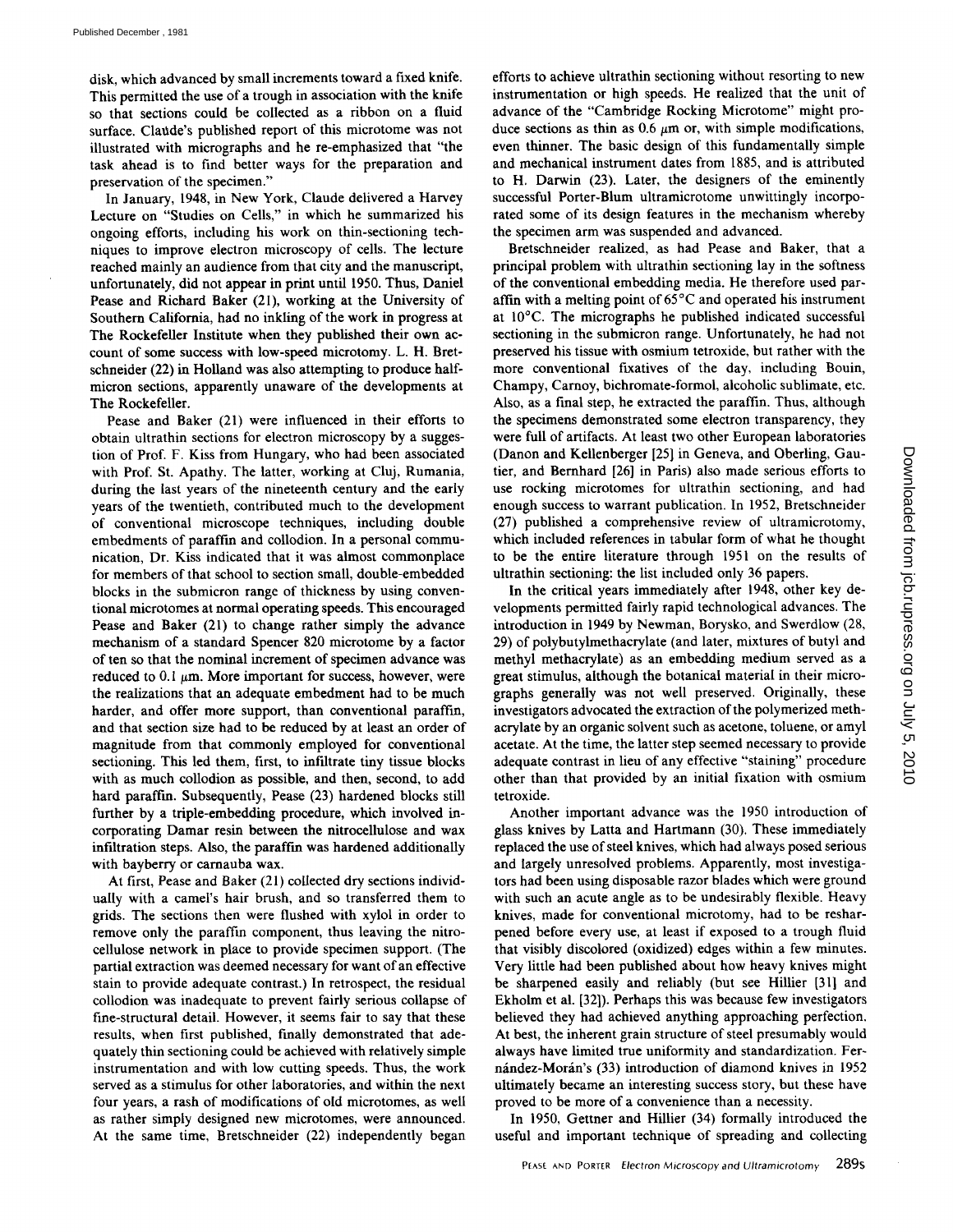sections on and from aqueous surfaces in troughs attached to knives, although Claude (20) had suggested this technique earlier. During this period also, various laboratories experimented with heavy metal stains but had only limited success. However, it became obvious that phosphotungstic acid was useful as a stain, especially after OsO<sub>4</sub> fixation, and without the necessity to extract methacrylate embedments . The acid gained widespread use in an alcoholic solution. The usefulness of phosphotungstic acid had been partially realized and exploited earlier, notably by the group at the Massachusetts Institute of Technology, in work with whole mounts of fibrous proteins, etc. (However, it was not until 1955 that Hall [35] recognized, and deliberately used, phosphotungstic acid as a negative stain.)

From these early attempts at microtomy it became apparent that "single-pass" microtomes were a necessity, in order to take advantage of methacrylate embedments, sectioning with glass knives, and the collection of sections on fluid surfaces. Otherwise, sections often were lost on the return stroke of the microtome, or the face of the block was damaged. This influenced all subsequent designs of instruments made specifically for ultramicrotomy.

Many individual efforts to develop microtomes specifically for ultramicrotomy were made in the early 1950s. These included modifications of conventional microtomes, and also some ingenious original designs to minimize or eliminate problems with the bearings and lubricating films of moving parts. Thus, flexible rods and leaf springs were sometimes incorporated into the design to permit movements without bearing surfaces. Substantial efforts were made to increase the mass and decrease the elasticity of the machines. Design features that were finally to appear in commercial microtomes included, in addition to mechanical advance mechanisms, thermal expansion systems that originally were introduced by Newman, Borysko, and Swerdlow (28, 29). The list of ultramicrotome designs that have been published, but never reached commercial development, is long. In his 1955 paper, Sitte (36) appended an extensive bibliography of the pertinent information available at that time, and in 1956 Gettner and Ornstein (37) wrote a splendid review. Porter (38), in 1964, and Sjöstrand (39), in 1967, published considerable detailed information on the design features of early microtomes, particularly of those that reached commercial production.

For the truly rapid expansion of the developing field of ultramicrotomy to occur, a suitable, *commercially available* microtome was an obvious necessity. This was realized in 1953 with the introduction of the Porter-Blum instrument with a mechanical advance, manufactured and eventually marketed by Ivan Sorvall, Inc. of Norwalk, Connecticut (40). This was followed, also in 1953, by the Sjöstrand (41) thermally advanced microtome, manufactured by L.K.B .-Producter AB, Stockholm. For a time the latter microtome dominated the European scene (but eventually was taken out of production), while the Porter-Blum instrument became widely used in the United States and elsewhere. The simplicity and the reliability of the MT-1 Porter-Blum microtome soon made this the instrument of choice, and it is still manufactured to this day, despite the competition of second- and third-generation microtomes that are fully automated. As might be expected, this microtome went through several model changes before the commercial design was established. The most interesting of these incorporated a horizontal steel bar, which was suspended in a gimbel at one end and held the specimen in a chuck at the

other. It had no mechanical advance, but relied on thermal expansion with heat from a reading lamp to move the specimen toward the knife. In its simplicity, it is still a charming and reliable instrument.

During the winter of 1954, an extraordinary workshop on microtomy was held at the New York Academy of Sciences . Designers of microtomes from up and down the East Coast came to the meeting with their creations. Altogether, 10 or 12 different instruments were shown. Irene Manton, 25 years later, recalled the occasion as follows: "It was my privilege, soon after arrival in NewYork, to attend <sup>a</sup> meeting at the NewYork Academy of Sciences at which an array of devices for thin sectioning were displayed, some crude, others almost comically complex, but only the Porter-Blum behaved perfectly, cutting a clean ribbon of serial sections of the right thickness to order, from a methacrylate block (1)".

In 1955, H. Sitte designed <sup>a</sup> thermal-advance microtome, which then was manufactured and marketed by Reichert AG, Vienna; its derivative commercial models have enjoyed a continuing success. Four years later, A. F. Huxley (42) introduced a mechanical-advance microtome, which was first produced by the Cambridge Instrument Company, and a cosmetically improved and motor-driven version continues to be built and sold by L.K.B . In addition to these microtomes of early design that reached commercial production (most of which are still being manufactured), inevitably others were introduced, only to disappear without leaving an important heritage.<sup>1</sup>

Other microtomes of substantially new design then began to appear on the market. A. J. Hodge, H. E. Huxley, and D. Spiro produced prototype instruments that were intended for manufacture by the Scientific Equipment Corp., Waltham, Mass. For a number of years, Ernst Leitz, of Wetzlar, Germany, marketed a succession of models based upon a design of H. Fernández-Morán, and its subsequent improvements . Philips, Inc., Eindhoven, produced microtomes designed by H. B. Haanstra. J. L. Farrant and S. E. Powell developed a microtome sold through Schuco Scientific Co., New York . B. von Borries, J. Huppertz, and H. Gansler introduced <sup>a</sup> microtome manufactured by Sartorius-Werke of Göttingen. D. Damon, at the Weizman Institute of Science, Rehovoth, Israel, marketed a commercial microtome through the Y.E.D.A.-Research and Development Co. associated with the Institute. M. E. Gettner made an effort to sell <sup>a</sup> microtome of his design through the Process and Instruments Co., Brooklyn, N.Y. Georg Jacob KG, Leipzig, offered a microtome patterned after an instrument first built by W. Niklowitz.

In addition to these designs of investigative scientists, the engineering staff of LKB-Produckter, Stockholm, anonymously developed a succession of substantially different designs. The Sorvall Division of DuPont Instruments Co., Newtown. Conn., is now beginning to do likewise, and, at least twice, the Japan Electron Optics Laboratory Co. of Tokyo has marketed ultramicrotomes without design credits. In addition, Jose Delville, Saint Germain-en-Lave, France, has recently introduced a new instrument . It is possible that still other microtomes of which we are unaware may have appeared in the market-place . It is evident,

 $\frac{1}{2}$  We know that the following microtomes for ultrathin sectioning were advertised as being in commercial production . Historically first, in the late 1940s, was the Fullam and Gessler very-high-speed microtome, advertised with the suggestion that the investigator could protect his investment by an easy conversion to an ultracentrifuge. The American Optical Co. of Buffalo then marketed a version of the adaptor for their "Spenser 820" rotary microtome that had been developed by Pease and Baker. After L. H. Bretschneider's use of the "Cambridge Rocking Microtome," the device was advertised specifically as an instrument suitable for the electron microscopists . "Minor" microtomes, redesigned according to plans by B. B. Geren and D. McCulloch, were sold for some time by the International Equipment Co. of Boston.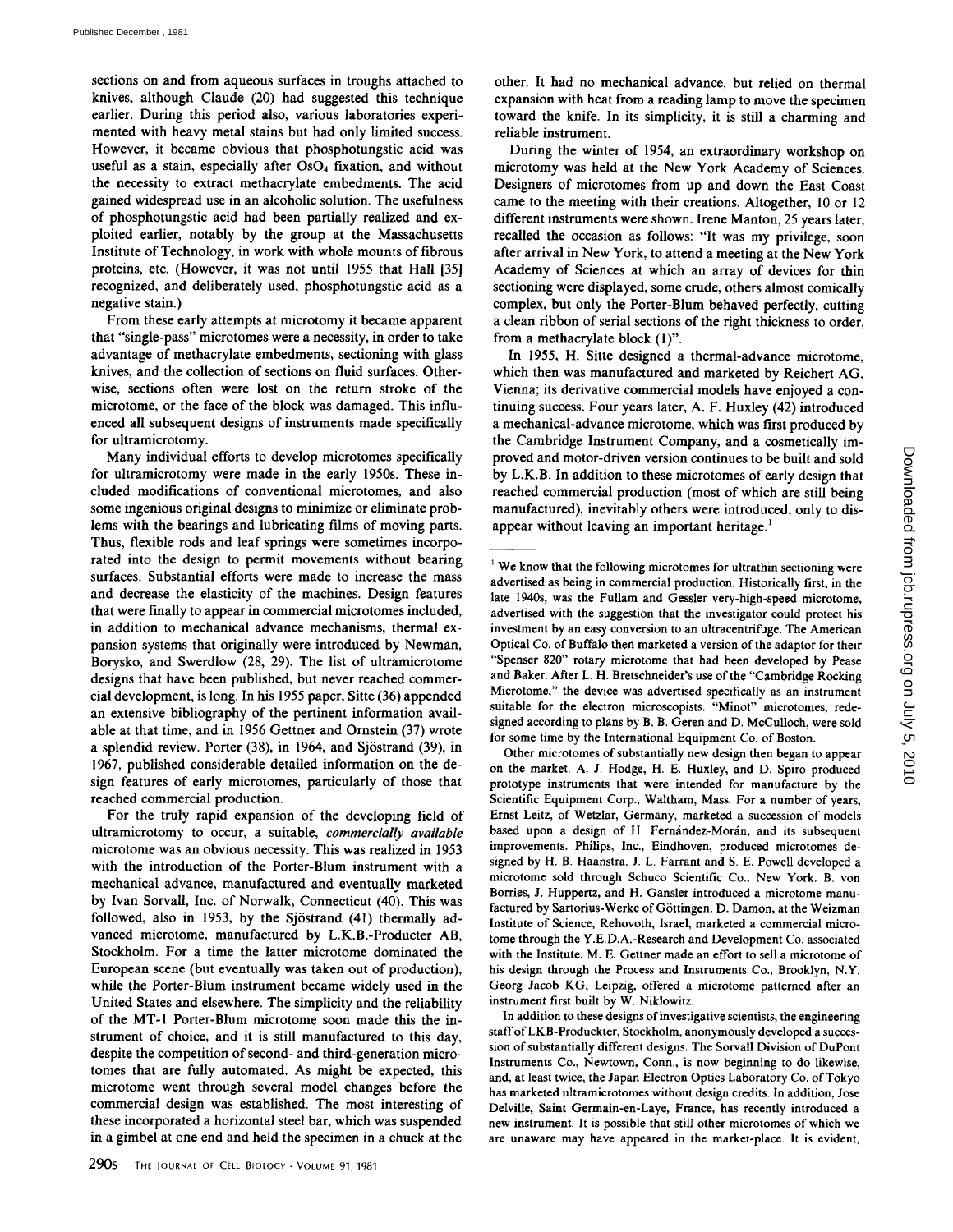As one reviews the published micrographs of the early years of ultrathin sectioning, it is apparent, in retrospect, that poor fixation-often bordering on the utterly inadequate-was a major source of difficulty. There were almost no guidelines except perhaps for that of Heidenhain; in a well-known essay in 1911 on "Plasma und Zelle," he had emphasized that osmium tetroxide was the only known fixative that preserved delicate tissues such as nerve axons without "enormous shrinkage" (43). Also, the faithfulness of osmium tetroxide had been dramatically demonstrated in 1927 by Strangeways and Canti (10) in their studies of cultured cells by dark-field light microscopy. It was this display that led Porter to use Os04 in the fixation of cultured cells in 1945. Certainly these considerations also influenced Pease and Baker's (21) original choice of this fixative. Subsequent uses of osmium tetroxide were influenced by the quality of those early preparations. Nonetheless, how to use it to best advantage in the fixation of tissues was not immediately evident. Its poor penetration through tissue was already notorious and it did not perfuse well. At first overly large tissue samples were used, which then were immersed in unbuffered solutions . The difficulties with this fixative were recognized and, in 1952, when Palade (44) first reported and demonstrated the value of pH control, the work was heralded as a landmark by all investigators in the field. In retrospect, no doubt the "Palade Pickle" worked as well as it did partly because he refined tissue-mincing to produce truly small blocks while the tissue was immersed in the fixative. In dissolving osmium tetroxide in Veranol buffer solution, Palade made no attempt to employ a physiologically compatible vehicle, for he did not think it was important. Most subsequent investigators have also ignored physiological compatibility, even when selecting other buffers. By contrast, in the mid-1950s, Rhodin (45), Zetterqvist (46), and Sjöstrand (47) advocated the use of <sup>a</sup> balanced salt solution with only minor buffering properties as the fixative vehicle, and also succeeded in fixing tissue remarkably well for the time. Unfortunately, since then this approach has been used only sporadically.

In the years 1952-54, the various U. S. National Institutes of Health came to recognize that the essential tools finally were available to utilize ultrathin sectioning techniques effectively to explore cellular structure and function. The NIH became generous in establishing new laboratories and in supporting existing ones. Electron-microscope installations proliferated . Many talented young investigators changed their research direction. In January 1954, a new journal, the first designed specifically to accommodate the expanding information relating to cellular fine structure, was launched under the aegis of The Rockefeller Institute. This was the Journal of Biophysical and Biochemical Cytology (JBBC), later to become the Journal of Cell Biology (JCB). In January of 1956, Keith Porter organized a "Conference on Tissue Fine Structure," which had the financial support of the Morphology and Genetics Study Section of the National Institutes of Health. This meeting produced an extraordinary volume, published in 1956 as a supplement to Volume 2 of the JBBC. The conference presented a good overview of what had been accomplished in the short period of time since satisfactory microtomes had become commercially available, osmium-tetroxide fixation had become reasonably well understood, and methacrylate embedding had become routine. One-hundred and nine investigators participated, including many from abroad, and 75 papers were presented. Despite the high quality of many of the micrographs presented, two papers spoke of impending problems. Borysko (48) had come to recognize "polymerization damage" that somewhat capriciously, but seriously, could change cellular fine structure. In addition, Morgan, Moore, and Rose (49) showed convincing evidence that the sublimation of methacrylate in the electron beam (previously recognized), could result in severe cytological artifacts, including damage to both cytomembranes and protein particulates. However, the full extent of the limitations of methacrylate embedments was not-and could not have been-fully appreciated until comparative evaluation was possible, after the development of cross-linked plastics as embedding media. Before that development, various palliative measures were devised to minimize tissue damage in methacrylate. These included the partial polymerization of methacrylate mixtures before initating the embedment (Borysko and Sapranauskas [50]), the use of more exotic catalysts than the original benzoyl peroxide (azodiisobutyronitrile, Shipkey and Dalton [51]); and the inclusion of traces of substances that could possibly serve as nucleation centers (uranyl nitrate, Ward [52]). In addition, to prevent, or at least to minimize, sublimation artifacts, Watson (53) proposed sandwiching methacrylate sections between two supporting films.

It was, however, the work with epoxy resins, begun by Maaloe and Birch-Anderson (54), that finally disclosed the full limitations of methacrylate embedding. It became apparent that these cross-linking resins do not liquify or decompose in the electron beam as does polymethacrylate, and that potentially destructive surface-tension forces could be avoided entirely through their use. Originally, Maaloe and Birch-Anderson used an unspecified "highly viscous epoxy compound," with diethylene triamine as the "hardening" agent. Soon after, Glauert et al. (55) introduced Araldite M. At about the same time, Kellenberger et al. (56) started to explore cross-linking polyester resins as embedding media, which led Ryter and Kellenberger (57) to settle on Vestopal W as their final choice. All of this original work was concerned with improving the preservation of bacteria, and it might have had a more immediate impact if more complex cellular morphology had been presented. A particular difficulty arose with Araldite M, for the American-made product turned out to be different from the English one, and there were problems with its infiltration into tissue . This also delayed its general acceptance as an embedment, and it really was not until Luft (58) introduced Epon 812 in 1961 as the resin of choice that electron microscopists worldwide had an easily obtainable and reasonably reliable cross-linking embedment.

Investigators faced another problem when they started to use epoxy resins, that of inadequate specimen contrast . A principal difficulty was that cured epoxies are themselves very dense substances, and there is no sublimation of material during electron bombardment to enhance a contrast differential. Furthermore, cured epoxy resins are quite hydrophobic, so that the aqueous, heavy-metal stains that had been used successfully with polymethacrylate did not always penetrate well and did not produce adequate contrast. Fortunately, Watson (59, 60) introduced an alkaline lead stain in 1958 that proved to be highly effective with epoxies, and, with its variants, is still by far the most valuable general-purpose stain.

however, that very few ultramicrotomes have had long competitive existences, and even these, with time, have undergone extensive modifications. The "improvements" have added to automation and to costs, but not necessarily to the ultimate quality of the sections they have produced.